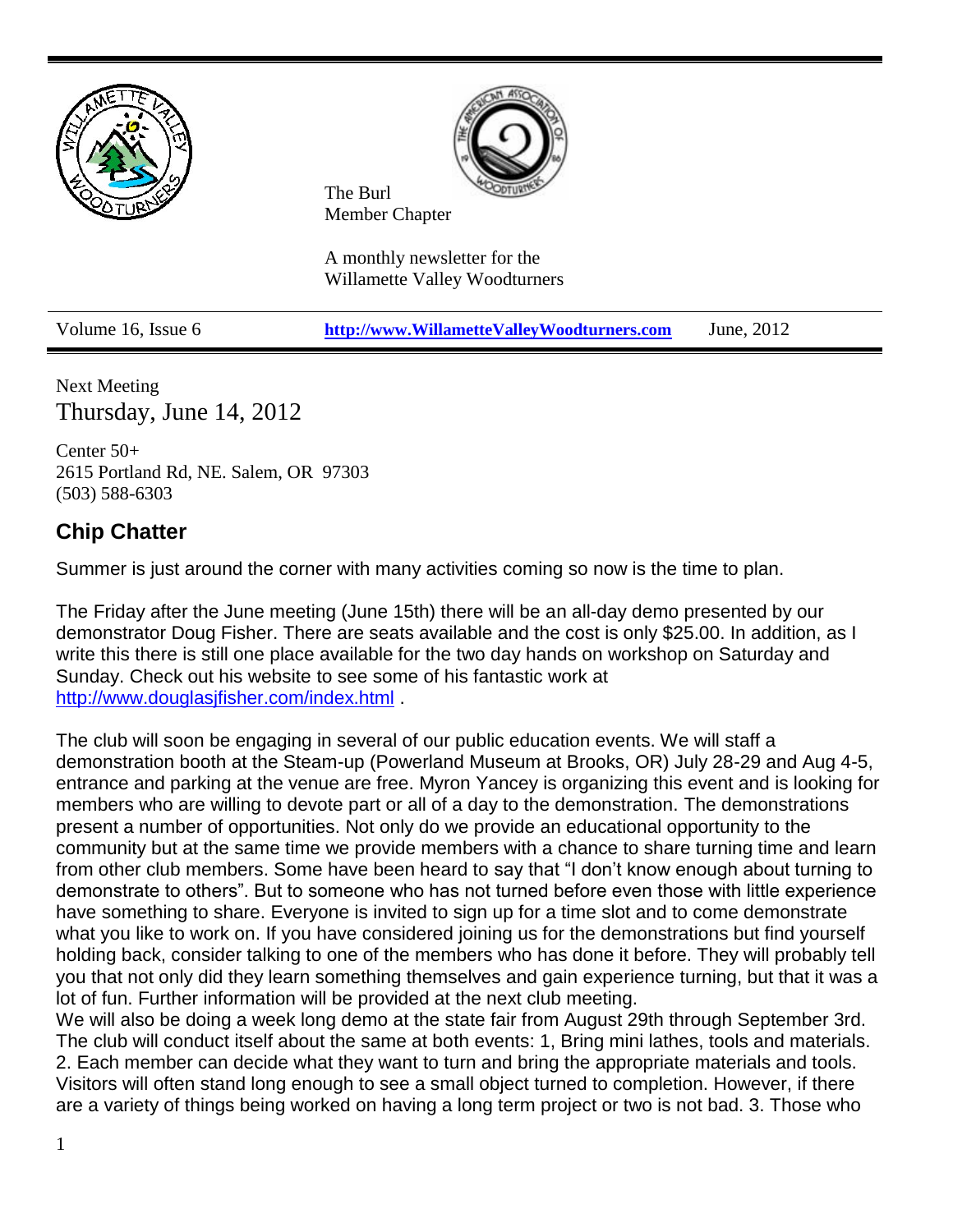participate will get free passes to the events for that day. 4 No-one need stay at the demonstration booth all day. 5. Any member who wishes to demonstrate will be welcome to do so and should plan to wear their club name tag and blue t-shirt (which will be provided by the club).

Additional information will be provided as we get closer to the events. What we need for organizing purposes is a list of those who have an interest in participating, a list of those who can bring a mini lathe, and t-shirt sizes so the shirts can be ordered. Sign-up sheets will be at the front tables at the next two meetings.

One of our members, Dick Powell, has an article "Foolproof Method to Determine the Thickness of a Bowl's Bottom" published in the June 2012 issue of American Woodturner, the Journal of the American Association of Woodturners. Congratulations to Dick.

Bill McCoy recently passed away. He was a charter member of the WVW. He had been ill health for several years.

Keep the chips flying

Bruce Stangeby, President

## **Web Page News**

Greetings fellow members,

Well by now everyone should have gone to the new updated website and tried out their password for the member's only section. This month I have been setting up the foundation for making the member's only section functional and useful. Here's where you as a member can help me to keep the data on the site up to date and accurate. If you have the time this month, go to the website and check out the new Roster section. Simply log in to the web site by clicking the login menu item and enter your user name and password. If you don't know your password, you can click the link on the login page to have one sent to you. Once you have logged in, you will see a "Members" tab. Click the "Members" tab and you will see the new "Club Roster" link. Please click on that link and look over the information there. If you see any information that is incorrect just email me and I will update it as soon as possible. I hope everyone is enjoying all the changes taking place on the website and thanks to everyone who can help me with this important part of the process.

Also, the Mentors list looks a little out of date, there are a number of folks that are no longer on our Roster. Let me know if you would like to have your name added (or removed) from the page. I have added myself to the list for those interested in turning pens or segmented turning. Probably a little bit of a drive out to my home in Mulino for most of you. Here is the page with the Mentors list I am talking about:

<http://willamettevalleywoodturners.com/Reference.aspx> Thanks, Ronald Fox WVW Webmaster [webmaster@willamettevalleywoodturners.com](mailto:webmaster@willamettevalleywoodturners.com)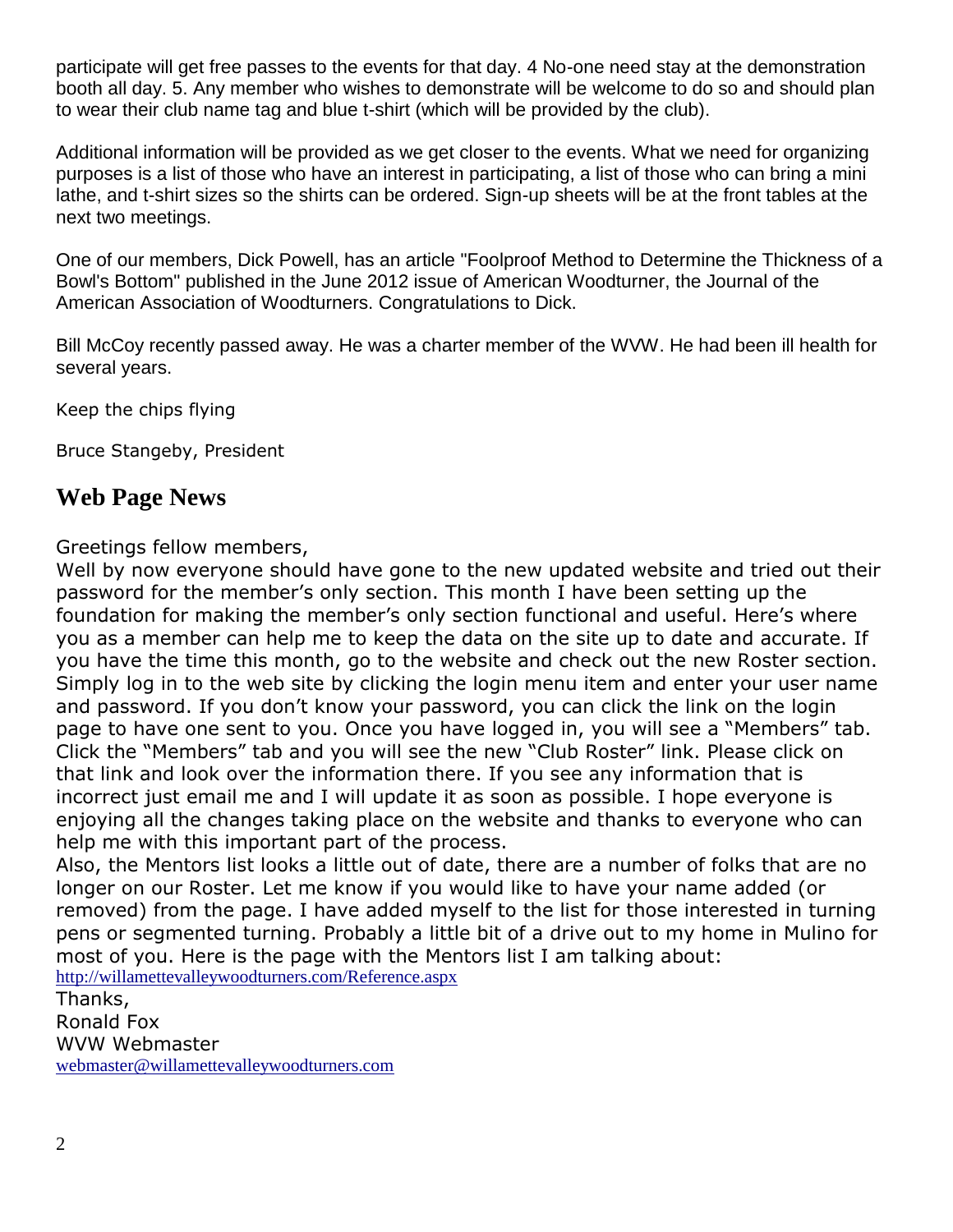# Club Business **Current & Upcoming Events**



### **June Demo**: Doug Fisher, Vancouver, BC

We are again very fortunate to have a distinguished wood turner, artist, and sculptor in our presence. Doug will also be putting on a one day demonstration in conjunction with a 2 day workshop. Check out his website to see some of the fantastic work he has done.....[.www.douglasjfisher.com/index.html](http://www.douglasjfisher.com/index.html)

Douglas J Fisher is a full-time artist living on Vancouver Island, Canada. Since 1992 he has been involved almost exclusively in creating some form of art, including painting, stained glass, photography, pen and ink drawing, and woodturning. Wood sculptures, primarily made using a lathe, have been the focus of his work since 1997. When not in his studio, Douglas can often be seen performing in theatre productions.

Prior to becoming a full-time artist, he taught skiing and sailing, was an ironworker, a driller and blaster in several underground gold mines, and delivered sailboats in the Pacific Northwest, the Caribbean, and across the Atlantic Ocean.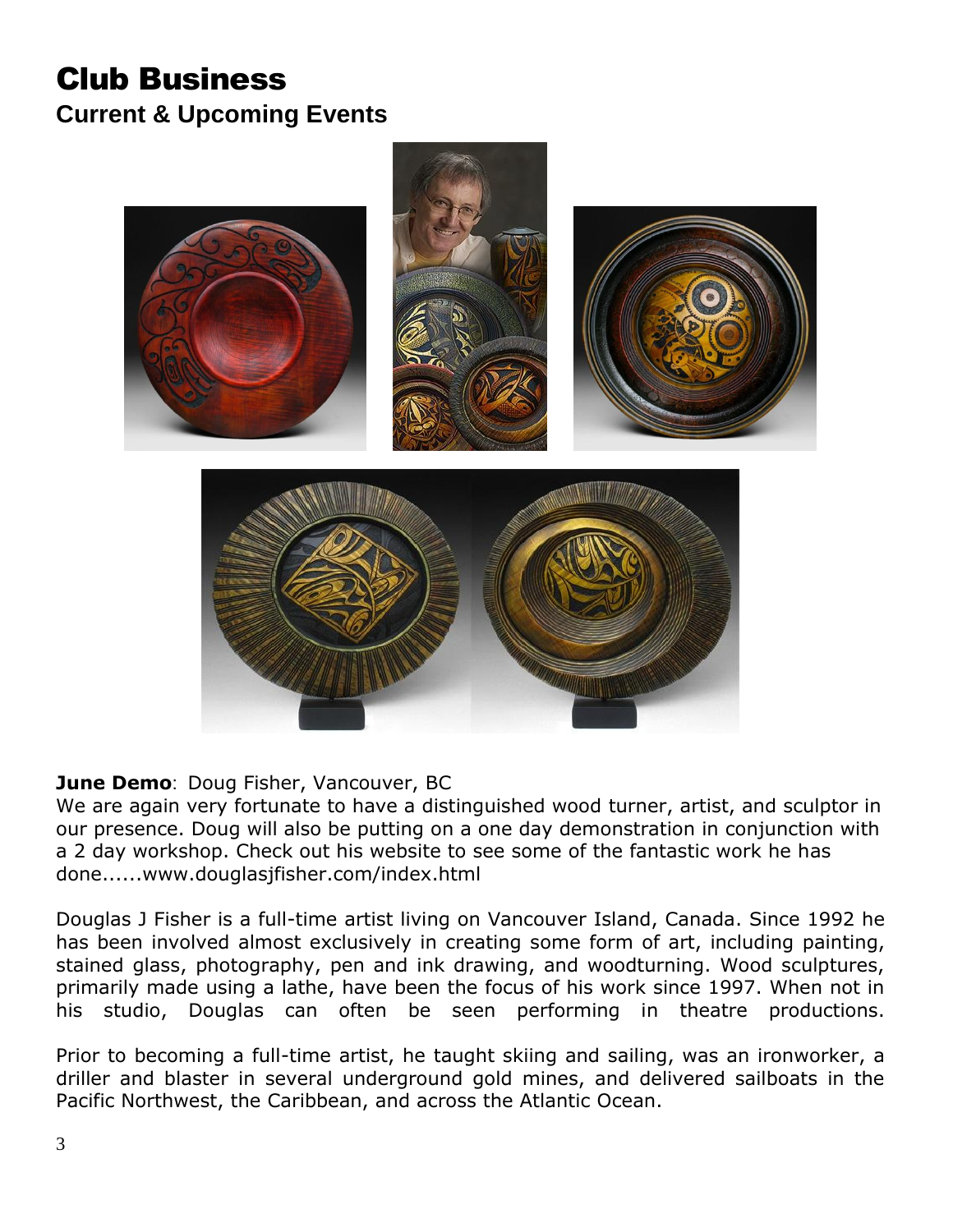Some sculptures involve the use of indigenous iconography from the area where Douglas lives. "I have long been fascinated with the art of indigenous cultures from around the world. Upon first inspection it seems so simple and yet at the same time is very powerful. I hope to understand these cultures in my quest to explore a personal aesthetic."

Creating thought provoking and inspiring works of art by combining artistic vision with superb craftsmanship is something Douglas has been doing for some time. He exhibits his unique style of wood turned sculptures internationally, is sought after as a demonstrator and teacher and his works are in private collections around the world.



### **July Demo**: Elling Hoem

Safety Issues on the Lathe and More. Yes, ladies and gentleman, boys and girls....our July demonstrator is none other than our own Elling Hoem. We need to be nice to him as he is our treasurer and those who manage the money have the last say. We can never be reminded enough about safety issues as we all know accidents happen in a split second but 'On Purpose' takes skill and practice. This should be an excellent presentation as we all know when Elling gets focused........well..........

# Membership Rewards (sorry, available to club members only)

#### *Library*

A friendly reminder to members with books and /or videos checked out from the library. Please return them at this next meeting.

#### *Wood Gathering*

Sign-up sheets will be available to indicate your availability to help with wood gathering. Anyone who learns of a tree or log that is available to the club should notify Jerry Lelack (503 510-1577) or Bob Hutchinson (503 508-3279). The intent is to gather wood, process it to usable pieces, store it at the home of Terry Gerros', and then make it available to members. Terry can be reached at 503 580-5013.

-----------------------------------------------------

**From Terry Gerros**: Hey all, as many of you know Mike Smith and I hauled a small boat load of wood to SWAT at the end of August. Many of you took advantage and bought some blanks from Mike. Before we left, I talked Mike into leaving a number of turning blanks to sell to the members of our club. Currently I have Ambrosia maple, Honey Locust, Mineral stained Poplar and a few other species available. There are some really nice blanks available in many different sizes. Mike also has left several sections of Maple burl logs. The log sections are at my place and have the price painted on them. If you have an interest, let me know and we can make arrangements for you to come by and take a look. I have a chainsaw large enough to cut these log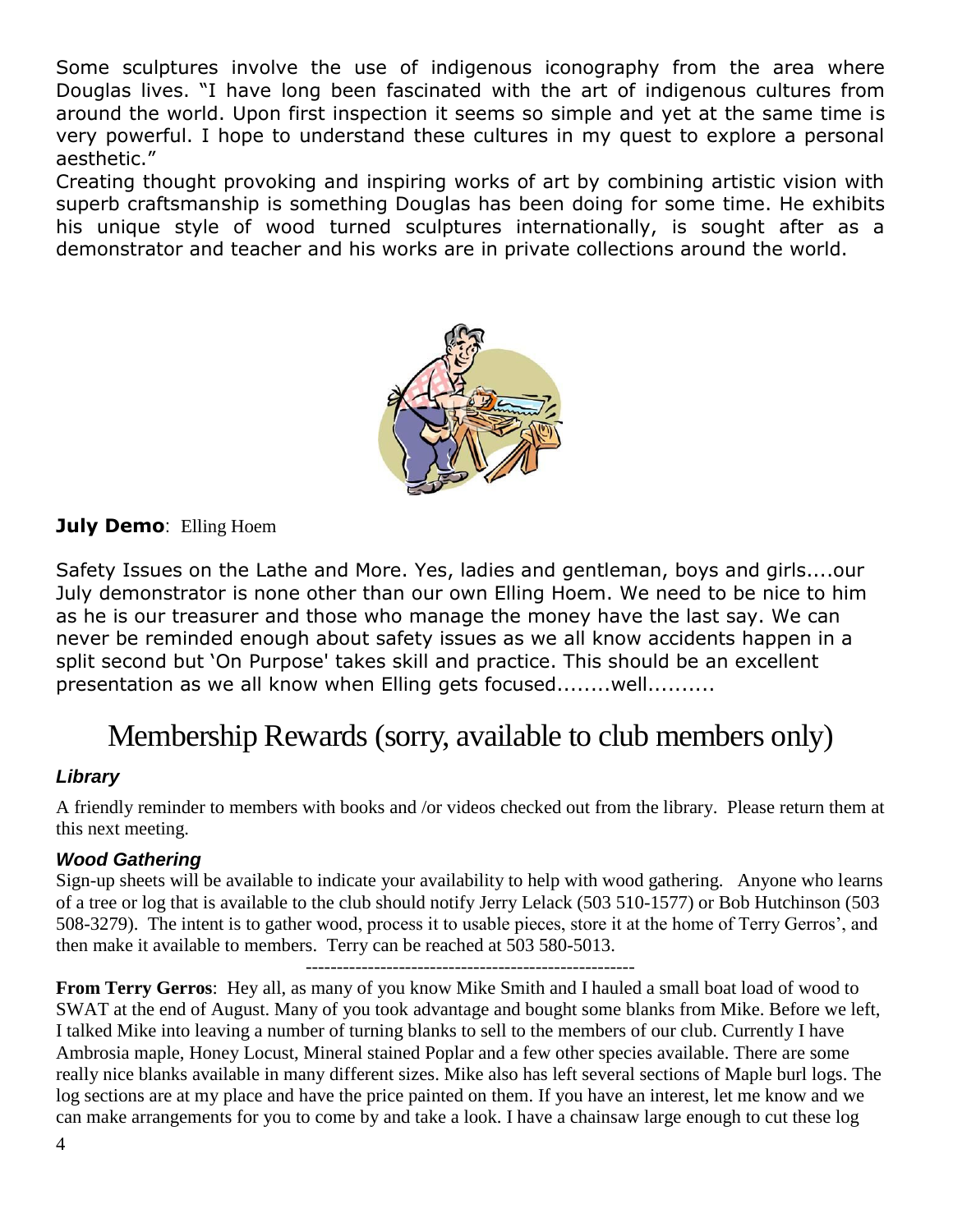sections so you can handle them. They are loaded with burls and you won't be disappointed. Give me a call on my cell: 503-580-5013.

I am now a distributor for Stick Fast CA glue, Sharpfast Sharpening systems, and the Holdfast vacuum chucking system. The CA glue I ordered from Stickfast has arrived. Current club members are offered a 10% discount on purchases. Price list will be available later.

### *Supplies*

The club purchases a few supplies in bulk and sells it to members at club cost. We routinely have superglue (\$5), black or brown superglue (\$10) accelerator (\$6) and Anchor Seal (\$10/gal). Recently the club purchased a small supply of half round protractors (\$6) used to measure the angle ground on a tool, and depth gauge (\$5). Bob Quadros will have the resale items still available at the meeting. Please bring the correct change for the items you want.

### **Club Member Discounts**

- From Terry Gerros: Club orders will be going out on **June 18th**. If our order equals or exceeds \$1,000, Craft Supply gives us a 13% discount plus free shipping. If you order from the sales items, you will receive the club discount in addition to the sale discount, making many items available at very attractive prices.
- Club members are registered with Klingspor's Woodworking Shop at [www.woodworkingshop.com](http://www.woodworkingshop.com/) or 800-228-0000, they have your name and will give you a 10% discount.
- Hartville Tool will give club members a 20% discount for the next year and a 15% discount after that: [www.hartvilletool.com](http://www.hartvilletool.com/) or 800-345-2396
- If you show your club card at checkout time to the cashier at Woodcraft in Tigard they will give you a 10% discount (may not apply to some machinery).
- Exotic Wood is offering a discount of 15% off any orders placed at: [www.exoticwoodsusa.com](http://www.exoticwoodsusa.com/). (This includes sale items and free shipping on orders over \$300). Use promo code ewusaAAW
- Gilmer Wood now offers our club a 10% discount on purchases made there. If you haven't been to Gilmers, it is well worth the trip to Portland, if only to make your mouth water and make you cry if you leave empty handed.
- North Wood Figured Wood can be viewed at North Woods Figured Wood. Here's our website [www.nwfiguredwoods.com](http://www.nwfiguredwoods.com/) . Please take a look! We're happy to offer you our courtesy 15% discount. Anyone from our club can simply type in "WOODTURNERS" at check out to receive the sale price. No minimum purchase. We've got beautiful Big Leaf Maple, Black Locust, Madronne, White Oak, Ash, Elm and Yew.....turning blanks, slabs, burls and lumber.

Burl is a Publication of the Willamette Valley Woodturners

| <b>Executive Board</b>         |                       | Web Master   | Ron Fox                            |
|--------------------------------|-----------------------|--------------|------------------------------------|
| President                      | <b>Bruce Stangeby</b> | Coordinators | Myron Yancy (Steam Up)             |
| Vice President                 | <b>Terry Gerros</b>   |              | <b>Bob Hutchinson (State Fair)</b> |
| Secretary                      | Rick Lyle             | New Members  | <b>Bob Garvey</b>                  |
| Treasurer                      | Elling Hoem           |              | <b>Tom Morrison</b>                |
| <b>Board Member</b>            | <b>Josh Navarrete</b> | Facilities   | Dave Hanselman                     |
| <b>Board Member</b>            | <b>Bob Hutchinson</b> | Calling Tree | Carl Rodney                        |
| <b>Non-Executive Positions</b> |                       | Video        | Jeff Zens                          |
| Newsletter Editor              | <b>Bob Thompson</b>   |              | Larry Curry                        |
| Wood Gathering                 | Jerry Lelack          | Librarian    | Jerry Lelack                       |